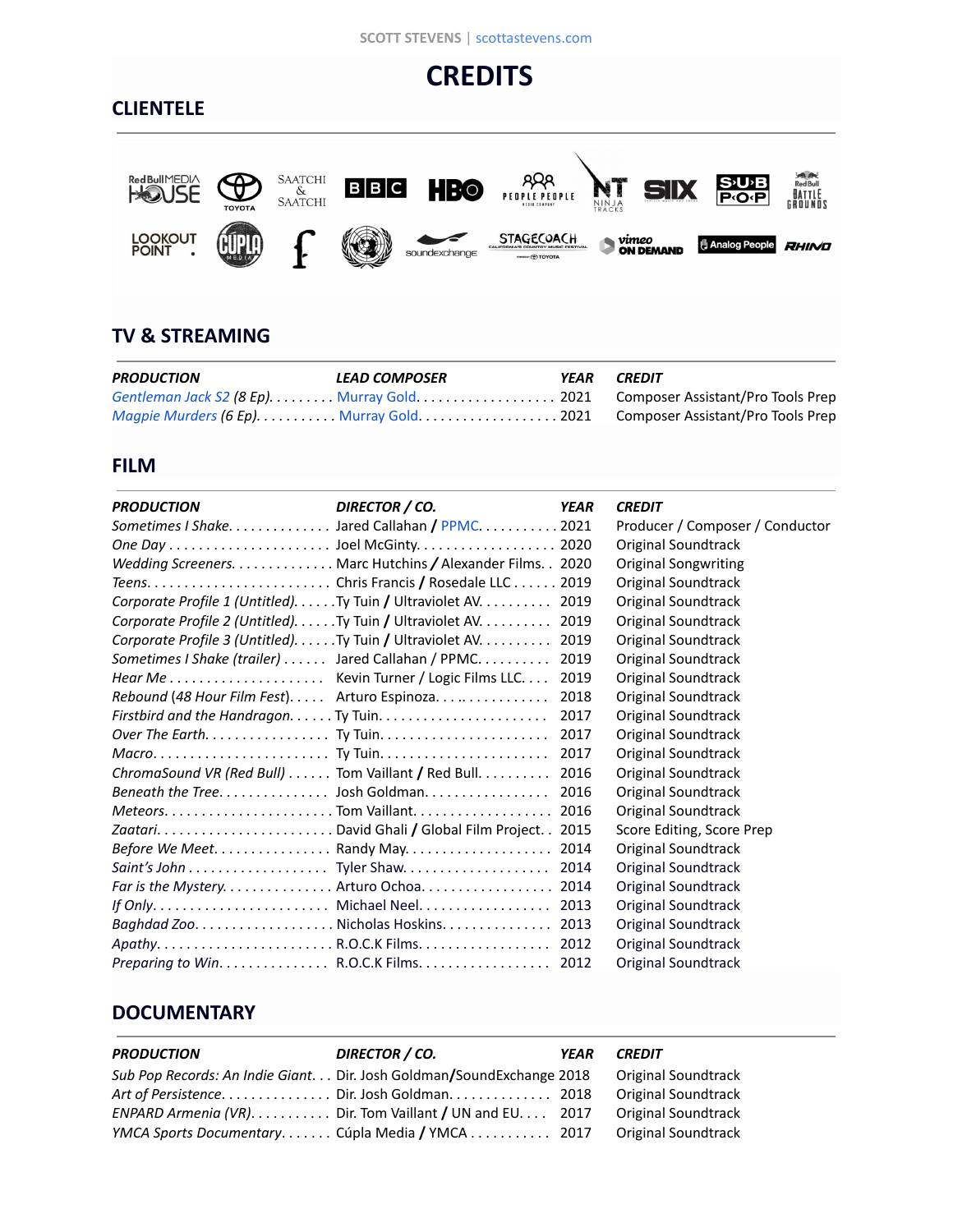| Between Snow & Stars Dir. Tom Vaillant & Charles Joslain 2014 Original Soundtrack *Funded by |             |  |
|----------------------------------------------------------------------------------------------|-------------|--|
|                                                                                              | Kickstarter |  |

## **COMMERCIAL**

| Co-written with Ben Mason |
|---------------------------|
| Co-written with Ben Mason |
| Co-written with Ben Mason |
|                           |
|                           |

## **MUSIC VIDEO**

| <b>PRODUCTION</b> | <b>ARTIST / DIRECTOR</b>                                            | YEAR CREDIT |
|-------------------|---------------------------------------------------------------------|-------------|
|                   | Vibrant Church Countdown. Dir. Randy May. 2018  Original Soundtrack |             |
|                   |                                                                     |             |

## **ALBUM**

| <b>PRODUCTION</b>                           | <b>ARTIST</b>                        | YEAR | <b>CREDIT</b>              |
|---------------------------------------------|--------------------------------------|------|----------------------------|
| A Great Expanse. Scott Stevens. 2021        |                                      |      | Composer, Producer         |
|                                             | The Vastness EP. Scott Stevens. 2020 |      | Composer, Producer         |
|                                             |                                      |      | Saxophone                  |
| Right Where You Are. Britt Doehring. 2015   |                                      |      | Orchestrator, Copyist      |
| Good Reasons. Meaghan Maples. 2015          |                                      |      | Co-Producer select tracks, |
|                                             |                                      |      | Orchestrator               |
| Back & Forth Meg&Bryan 2012                 |                                      |      | Saxophone at live release  |
|                                             |                                      |      | Saxophone & Arranging      |
| The Whole Shebang EP. Bryan Bangerter. 2010 |                                      |      | Saxophone                  |

## **SINGLES & LIVE PERFORMANCE**

| <b>PRODUCTION</b>                             | <b>ARTIST / PROJECT LEAD</b>                    | YEAR | <b>CREDIT</b>                 |
|-----------------------------------------------|-------------------------------------------------|------|-------------------------------|
|                                               |                                                 |      | Composer, Producer            |
|                                               | Threat Unknown Scott Stevens 2021               |      | Composer, Producer            |
| Conspiracy Unredacted.                        | Scott Stevens.                                  | 2021 | Composer, Producer            |
|                                               | The Light Seeker Jake Jackson Mix Scott Stevens | 2021 | Composer                      |
| A Christmas Overture                          | Scott Stevens.                                  | 2020 | Composer, Producer            |
| Surface Tension.                              | Scott & Craig Stevens.                          | 2020 | Composer, Producer            |
| Is How I Am Loved? $\dots\dots\dots\dots$     | Michael & Emma Freed.                           | 2020 | Recording Engineer            |
| Lion and the Lamb. $\ldots \ldots \ldots$     | George Williamson.                              | 2018 | Horn Arrangement              |
| To God Be the Glory.                          | George Williamson                               | 2018 | <b>String Reorchestration</b> |
| Comedy Tonight.                               | Towne Singers.                                  | 2016 | Orchestration                 |
| When I'm Sixty-Four                           | Towne Singers.                                  | 2016 | Score Editing, Orchestration  |
| Holy Spirit, Come                             |                                                 | 2015 | Proofing, Orchestration       |
| Gospel, Trinity, Holy Father                  |                                                 | 2015 | Proofing, Orchestration       |
| Through the Seasons. $\ldots \ldots \ldots$   | Melody Florez.                                  | 2015 | Orchestration, Arrangement    |
| Nothing but the Blood.                        | George Williamson.                              | 2015 | Horn Arrangement              |
| Only By Grace                                 | Grace Lutheran Choir.                           | 2015 | Trio Arrangement              |
| My Jesus I Love Thee                          | Grace Lutheran Choir.                           | 2015 | <b>Choral Arrangement</b>     |
| $Psalm 91 \ldots \ldots \ldots \ldots \ldots$ | Grace Lutheran Choir.                           | 2015 | <b>Choral Arrangement</b>     |
| Sari's Theme for Solo Cello                   | Scott Stevens & Kimberly Bunnell                | 2014 | Composer, Pianist             |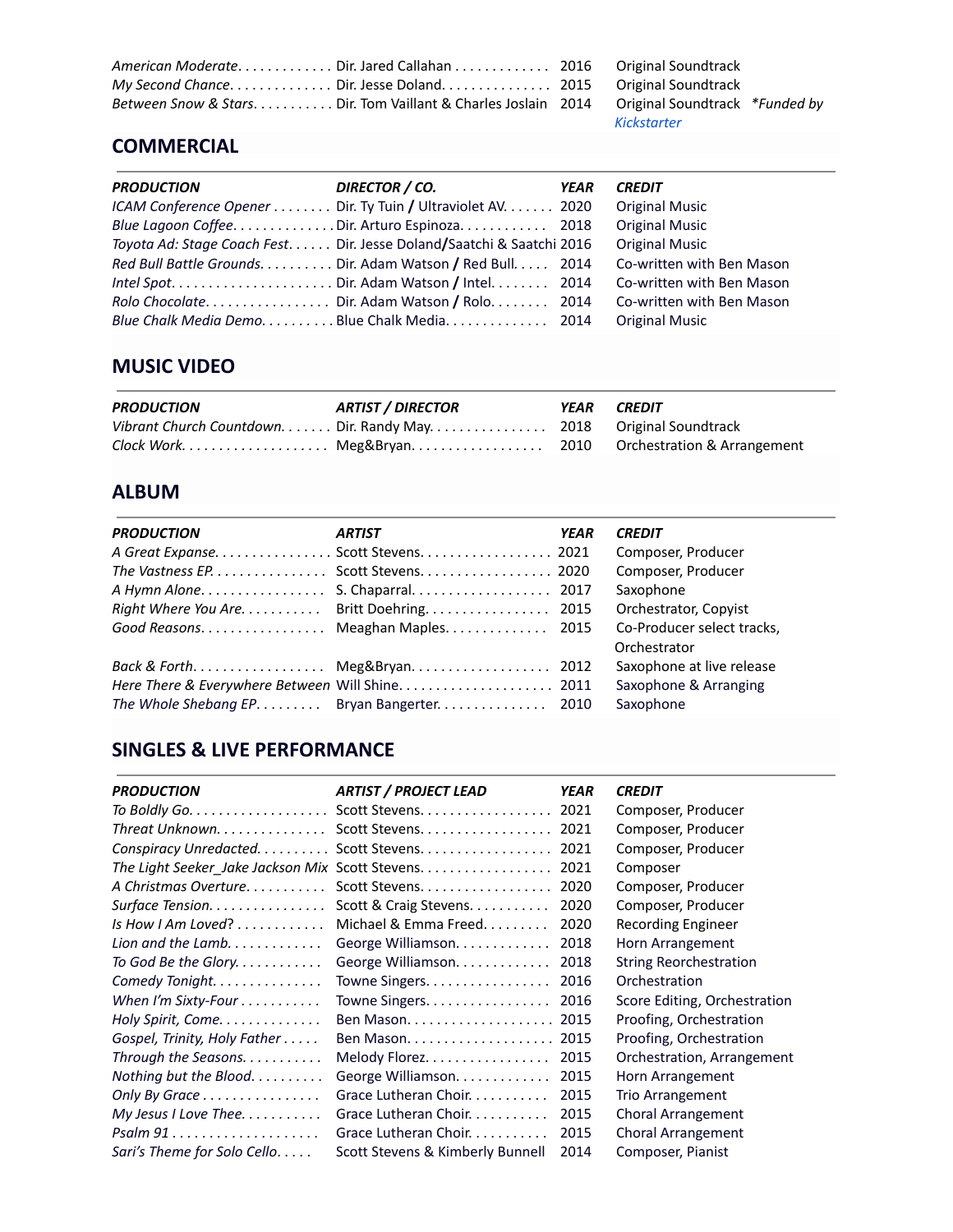| You Never Let Go. George Williamson. 2009 Horn Arrangement |  |
|------------------------------------------------------------|--|

#### **MUSICAL**

| <b>PRODUCTION</b> | <b>PRODUCER</b>                                                        | <b>YEAR CREDIT</b> |  |
|-------------------|------------------------------------------------------------------------|--------------------|--|
|                   |                                                                        |                    |  |
|                   | Santa's Backup Plan. Hope Anderson. 2016   Orchestration, Score Editor |                    |  |

### **MUSIC SOFTWARE**

| <b>PRODUCT</b> | <b>PACKAGE</b>                               | <b>YEAR</b> | <b>USE</b><br>Increased speed for DAW<br>navigation via macros for<br><b>Orchestrators and Composers</b> |
|----------------|----------------------------------------------|-------------|----------------------------------------------------------------------------------------------------------|
| <b>PODCAST</b> |                                              |             |                                                                                                          |
| <b>SHOW</b>    | <b>PRODUCER</b>                              | <b>YEAR</b> | <b>CREDIT</b>                                                                                            |
|                | Catholic Answers Live. Nick Chamberlain 2019 |             | <b>Original Opening Theme</b>                                                                            |

### **AWARDS & HONORABLE MENTIONS**

| Hear Me. $\dots \dots \dots \dots \dots \dots \dots$ | Florence Film Awards: Best original story, LAIFFA & Olympus Film Fest: Best<br>Drama Short.                                                                                                                                                                |
|------------------------------------------------------|------------------------------------------------------------------------------------------------------------------------------------------------------------------------------------------------------------------------------------------------------------|
| Fistbird And The Handdragon                          | Third Prize in Professional Experimental Animated Film at Sony Animation<br>Celebration 2017.                                                                                                                                                              |
| American Moderate                                    | Official Selection of numerous festivals. Now available on PBS.                                                                                                                                                                                            |
| Before We Meet                                       | Silver Award at the 2015 Spotlight Film Awards.                                                                                                                                                                                                            |
| Society of Composers & Lyricists. .                  | Selected for film scoring mentorship program 2013. Wrote and conducted two.<br>original pieces for SAG-AFTRA singers at a conducting clinic with Jeff Beal at<br>Local 47.                                                                                 |
| Le Boulanger.                                        | Featured piece performed by Livas Clarinet Quartet at Bristol Centre for Music.<br>and Arts on July 5, 2013. Piece was programmed again at Colston Hall in Bristol.<br>City Center September 2013. Piece was requested by the Thornbury Clarinet<br>Choir. |

## **TRAILER & COMMERCIAL LICENSING**

Scott Stevens composes music mixed by his production partner Ben [Eggehorn](https://www.beneggehorn.com/). Selections from their catalog are available for licensing via the award winning catalog of **[Analog](https://analogpeople.tv/) People**, **[SIIX](https://siixmusic.com/)**, and **Ninja [Tracks](https://www.ninjatracks.com/).**







### **INTERVIEWS & CRAFT**

| <b>TITLE</b> | <b>OUTLET</b>                                                                           | YEAR | <b>TOPICS</b>              |
|--------------|-----------------------------------------------------------------------------------------|------|----------------------------|
|              | Honoring Culture Via Film & Music PLNU Alumni Association 2021. Cultural Appropriation, |      |                            |
|              |                                                                                         |      | Stories, Cross Pollination |
|              | It's All Relational. PLNU Viewpoint. 2019. Legacies, Communities                        |      |                            |